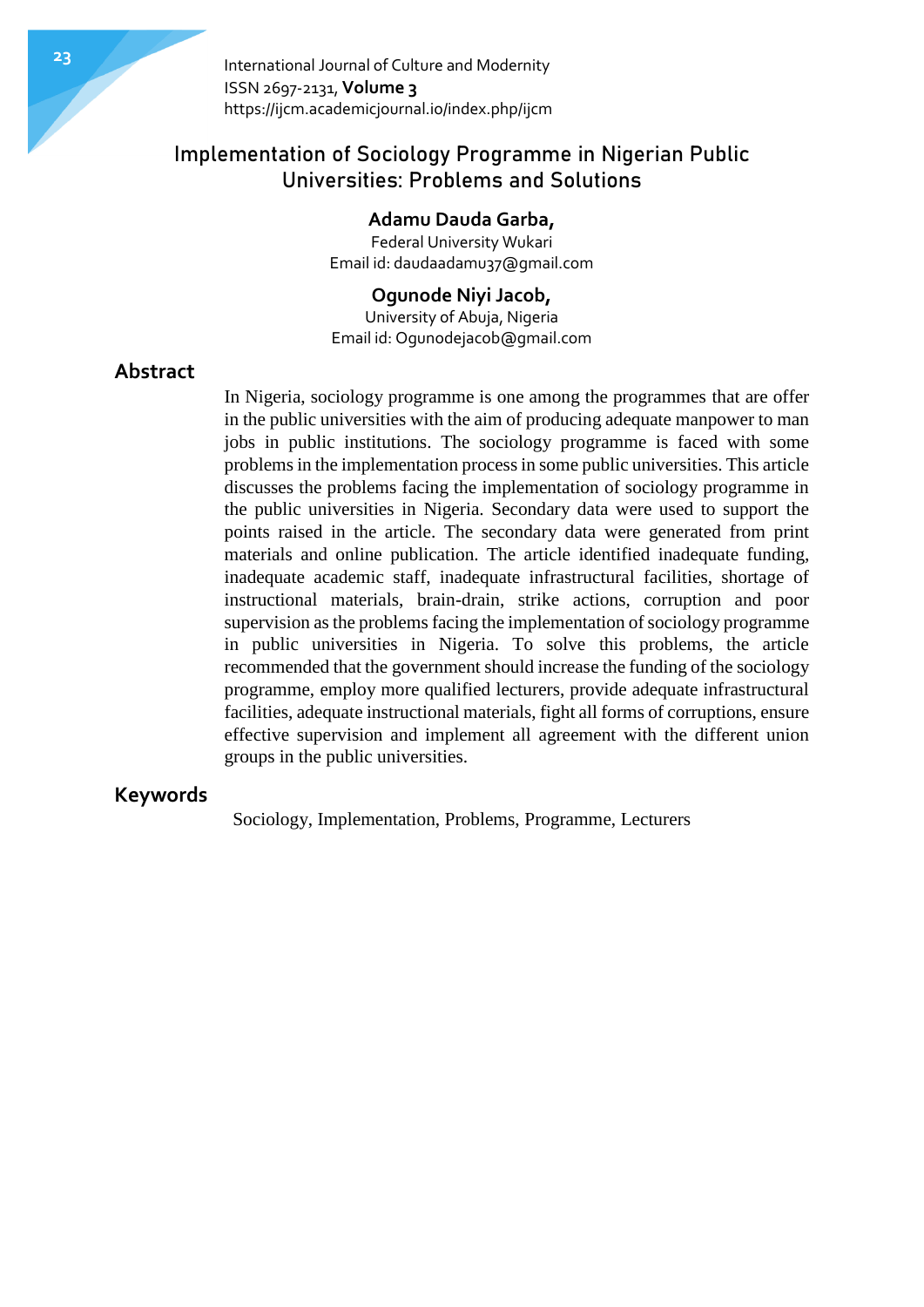## **1.0 INTRODUCTION**

In Nigeria, universities are either classified public universities or private universities. Public universities are universities owned by the government. Public universities are universities established by law of parliament to provide a post-secondary school education for the citizens. Public universities are universities established to provide educational services to the general public and issue certificate after graduation. Public universities are universities established to carry out teaching programme, research programme and community services. Public universities in Nigeria take two forms. Federal government owned universities and state owned universities.

The objectives of higher education which include the universities include: the acquisition, development and inculcation of the proper value orientation for the survival of the individual and societies;the development of the intellectual capacities of individuals to understand and appreciate environment; the acquisition of both physical and intellectual skills which will enable individuals to develop into useful members of the community; and the acquisition of an overview of the local and external environments (FGN, 2004).For effective supervision of the Universities in Nigeria, the federal government of Nigeria established the National Universities Commission to among other things coordinate programme development of the Universities. The National Universities Commission developed a BMAS documents that contains academic programmes for all the universities in Nigeria. The programmes include: i) Administration; Management and Management Technology; ii) Agriculture, Forestry, Fisheries and Home Economics; iii) Arts; iv) Basic Medical and Health Science v) Education; vi) Engineering and Technology; vii) Environmental Sciences; viii) Law; ix) Pharmaceutical Sciences x) Medicine and Dentistry; xi) Science; xii) Social Sciences; xiii) Veterinary Medicine. Sociology is among the social science programmes designed to be offered in the Nigerian universities.Sociology as a discipline is not exempted from the courses they are studying as a discipline in the Nigerian universities. Sociology as a field of discipline is also one among the most loved and preferred courses Nigerian youths love to study at the various universities within the country. Sociology is offer in the Nigerian higher institutions especially the universities. Despite the love of the course by Nigerian youths, there are still challenges facing the implementation of the sociology programme in the Nigerian universities. That is why this paper is bent to discuss the problems facing the implementation of sociology programme in the Nigerian universities and the way forward.

#### **2.0 Concept of Sociology**

Sociology as a discipline is the study of human behaviour, their relation with other people, patterns of reactions. It is a study which manages to study social changes and investigates every aspect of human behaviour. It is the basic fundamental study of ancient, medieval and [modern civilization.](https://www.sociologygroup.com/civilization/) Hence sociology contains many branches which a sociologist needs to understand. The study of sociology deals with the study of human society. Human society is so vast and diverse that to study its features and characteristics through one classification is impossible. To study [sociology,](https://www.sociologygroup.com/emergence-development-sociology/) the sociologist has made many classifications based on various grounds. The branches of Sociology include: Theoretical Sociology,Historical Sociology,Sociology of Knowledge**,**Criminology, Sociology of Religion, Economy Sociology, Rural Sociology, Political Sociology, Urban Sociology, Medical Sociology, Sociology of Education, Demography Sociology, Industrial Sociology, andSociology of the Family among others.

The philosophy behind Sociology degree programme is to produce a crop of graduates equipped with appropriate knowledge to make their contributions to the development of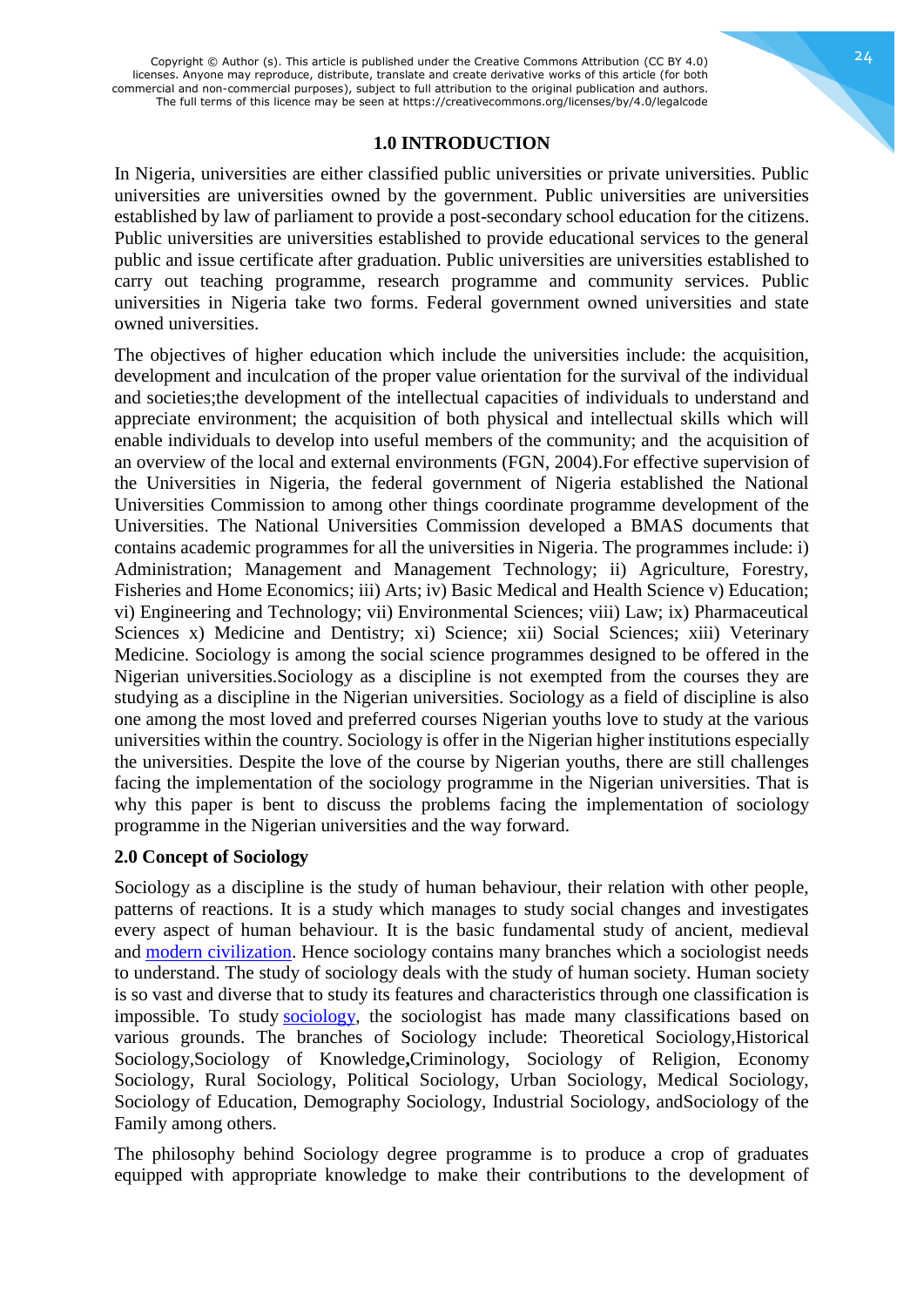Nigeria, Africa and the global community. Having been exposed to a broad foundation of knowledge in the field of Social Sciences in general and in the various sub-fields of Sociology in particular. The major aims and objectives of Sociology programme are to:

- **(i)** Instill in students a sound knowledge of Sociology, an appreciation of its applications in different socio-cultural contexts and to involve the students in an intellectually stimulating and satisfying experience of learning and studying the workings of society.
- **(ii)** Provide students with broad and well balanced knowledge of sociological theories and methods.
- **(iii)**Cultivate in students the ability to apply their sociological knowledge and skills to the understanding and solutions of societal problems in Nigeria and elsewhere.
- **(iv)**Provide students with relevant knowledge and skill base from which they can proceed to further studies in special areas of Sociology or multi-disciplinary areas involving Sociology.
- **(v)** Instill in students an appreciation of the importance of Sociology in socio-cultural, legal, economic, political, industrial and environmental contexts.
- **(vi)** Develop in students a range of useful competencies for public, private or selfemployment.

#### **Competencies and Skills**

A graduate of Sociology at the Bachelors Honours level should have the following competencies and skills:

- **(i)** Ability to demonstrate adequate knowledge and understanding of the essentials in all the subject knowledge / areas identified.
- **(ii)** Ability to apply such knowledge and understanding to the solution of social problems.
- **(iii)** Ability to recognize and analyze new problems and plan strategies for their solution.
- **(iv)** Communication skills in presenting sociological scientific research materials and arguments clearly and correctly, both orally and in writing to a range of audiences .
- **(v)** Competence in statistical and qualitative data, processing skills relating to sociological data using the computer.
- **(vi)** Competence in the use of information technology such as word processing, Internet communication, information retrieval through on-line computer searches etc.
- **(vii)** Subject-specific and transferable skills which allow for the pursuit of a wide range of careers after graduation.

Behavioural Attributes. A graduate in Sociology should be able to demonstrate adequate:

- **(i)** Knowledge of sociological concepts, theories and models.
- **(ii)** Knowledge of a wide-range of sociological research methods.
- **(iii)**General knowledge in the various branches of Sociology.
- **(iv)**Computing skills.
- **(v)** Ability to function entrepreneurially in a wide range of choices
- **(vi)**Study skills needed for further studies and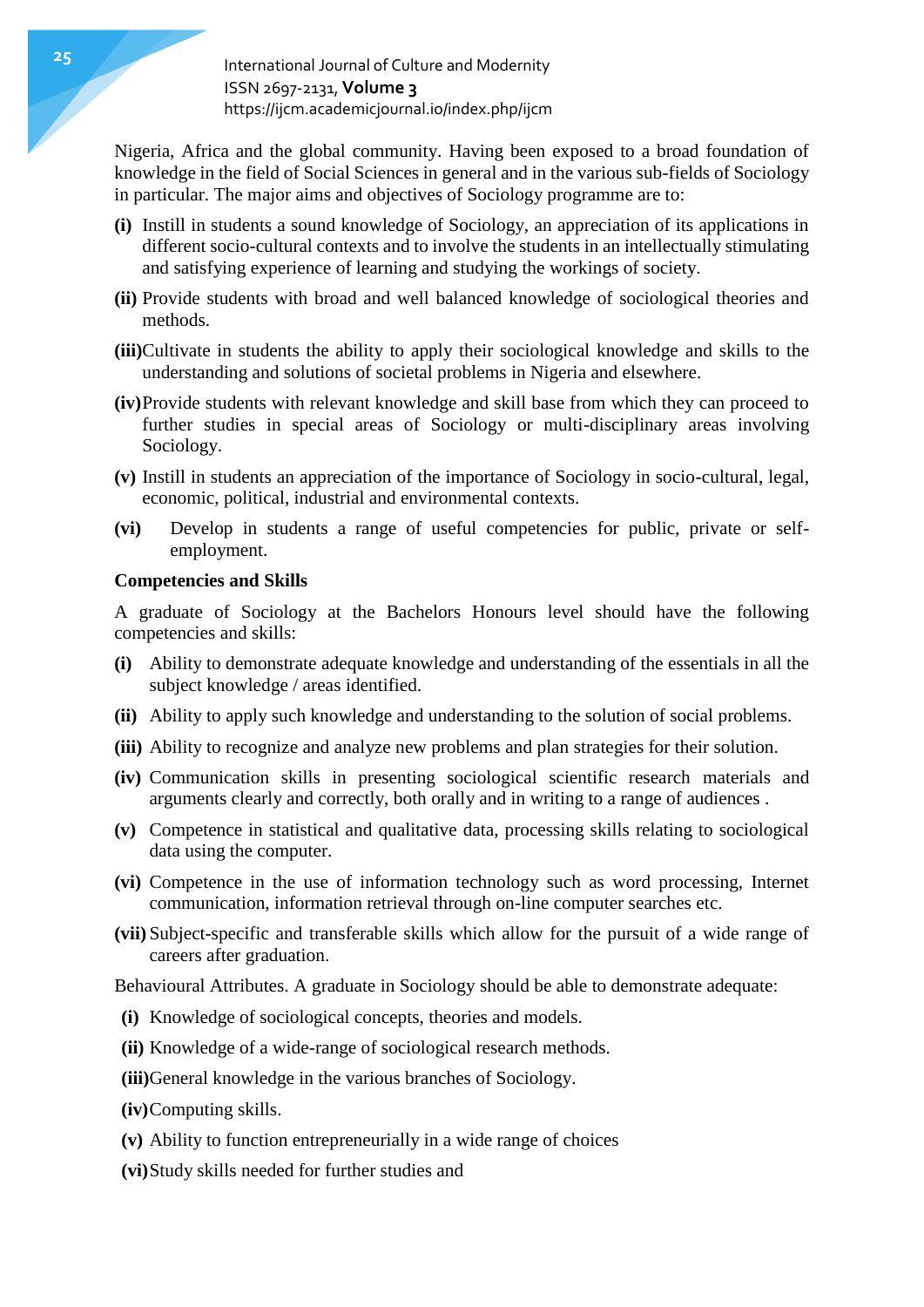Copyright © Author (s). This article is published under the Creative Commons Attribution (CC BY 4.0) licenses. Anyone may reproduce, distribute, translate and create derivative works of this article (for both commercial and non-commercial purposes), subject to full attribution to the original publication and authors. The full terms of this licence may be seen at https://creativecommons.org/licenses/by/4.0/legalcode

## **(vii)** Ability to apply critical sociological reasoning to problem solving.

(a) Academic and Non Academic Staff require for the implementation of sociology programme. The established staff students ratio of 1:30 for sociology programme, training and retraining of academic staff and students should be pursued vigorously, all academic staff should have computing skills. 75% of the academic staff should possess PhDs and at least 20% of the academic staff should be Professors /Readers and 35 % Senior Lecturers. A new department should be headed by a Professor to have a good and solid foundation, such a Professor could be on sabbatical. Promotion should be strictly on merit, and no promotion beyond Lecturer I for those without PhDs. The department should aim at an equitable gender balance.The Academic Non-Academic staff ratio in the University should be 1:2 maximum. All administrative secretarial and clerical staff should have computing skills.

(b) Academic and Non Academic Physical Spaces include adequate classrooms, and adequate class room sizes should be provided to avoid overcrowding. Adequate sitting arrangements should be provided. More effective chalk board and other facilities such as public address systems, flipcharts, dusters and lighting should be provided. A computer room should also be provided.

(c) Academic and Administrative Equipments for the implementation of Sociology programmes include at least 4 PCs for the departmental office, at least 10 Pcs for teaching students in a computer room with Internet facilities and laptops, each academic staff should have a PC in his/her office with internet facilities, Overhead and multimedia projectors, Audiotape recorders (at least 4), Video recorder, a video player, A Television. Senior Lecturers and above should have telephone/GSM as part of working tools.

(d) Library and Information Resources - There is need for a departmental library for each Sociology Department. Current and up-to-date Sociology and Sociology related textbooks, professional journals and representative materials from the popular press should be provided and maintained. Published government and non-governmental documents and related materials should be provided on regular basis (NUC,2007).

# **2.1 Implementation**

Implementation is the systematic way of carrying out planned document or projects. It is the act of executing policies, programme and projects. Implementation is a process of coordinating activities of carrying out drafted planned, policies and projects. Franklin (1982) defined implementation as activities include amassing resources needed to mobilize and carry out responsibilities, planning specific programme designs, using legislation and translating them into specific regulations, organizing staff and creating or amending appropriate routines and providing the benefits and services to intended recipients. Hyder (1984) consider implementation as the act of putting policies into practice. It is the often complex process of planning, organization, coordination and promotion which is necessary in order to achieve policy objectives. Implementation implies the process of activating an approved policy.

# **3.0 Problems facing Implementation of Sociology Programme in Nigerian Public Universities**

This article discusses the problems facing the implementation of sociology programme in the public universities in Nigeria. The problems include the following: inadequate funding, inadequate academic staff, inadequate infrastructural facilities, shortage of instructional materials, brain-drain, strike actions, corruption and poor supervision are identifies as the problem facing the implementation of sociology programme in Nigerian public universities.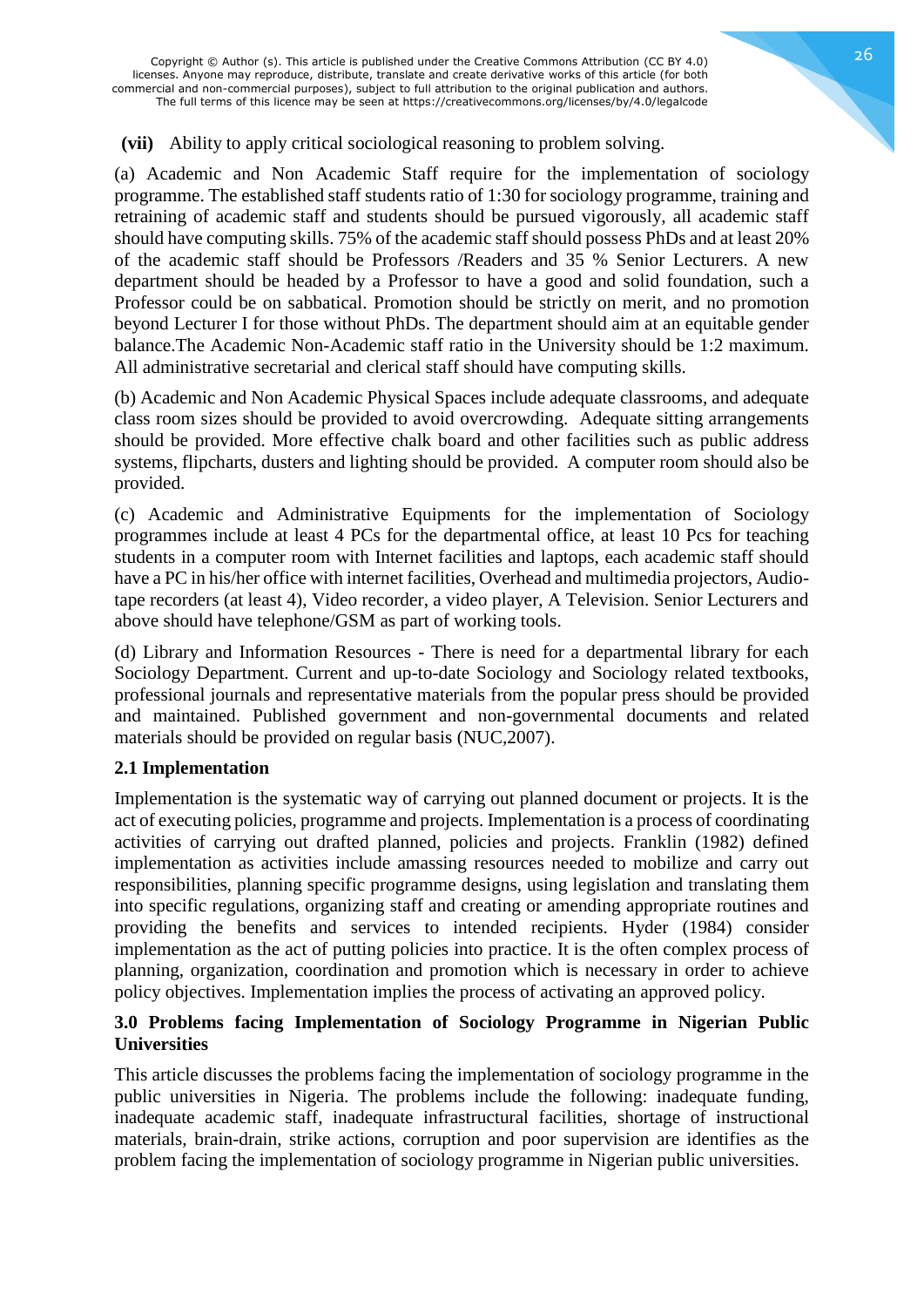# **3.1 Inadequate funding**

Inadequate funding is a major problem facing the implementation of sociology programme in the majorities of public universities in Nigeria. The annual allocation for the administration and implementation of the sociology programme is not adequate to implement the programme successfully at the department level. The funding of public universities across the country is not enough. The inability of the federal government to implement the recommendation of 26% of UNESCO for annual funding of education by the developing countries of public universities is a major factor contributing to poor development of many programme in the public universities include the sociology programme.Udida el at (2009) submitted that the major issue in educational development is shortage of funds. One of themost serious problems threatening the survival of the educational systems is that of dwindling level of public funding in the face of rising demands and hence rising cost of higher education. This shortage of funds affects job performance and the growth of the institution. Higher educational institutions cannot perform optimally without funding. The inadequate funding of the sociology programme in the public universities is responsible for the shortage of lecturers in the field of discipline, inadequate instructional materials, poor research, poor staff development and poor quality of education. The implementation of sociology programme require a lot of human and materials resources which include; funds, lecturers, instructional materials, infrastructural facilities and ICT facilities.

# **3.2 Inadequate Academic Staff**

Inadequate academic staff is another problem facing the implementation of sociology programme in the universities in Nigeria. Many Department of Sociology do not have adequate lecturers to handle the various courses in the programme. National Universities Commission Benchmark Minimum Academic Standards (BMAS) of 2007 stipulated the following teacher/students ratio: 1:20 in science; 1:15 in Engineering and technology; 1:10 in medicine, veterinary medicine and pharmacy, 1:15 in agricultural and environmental sciences, and 1:30 in education, management science, social sciences, law and arts. For the implementation of sociology programme, the teacher/students ratio: 1:30 but due to increase in the students admitted, lecturers in the departments of sociology programme are lecturing more than hundred students per class. NEEDS (2014) pointed out that at the National Open University the academic staff-to-student ratio was 1:363, at Lagos State University the ratio was 1:144, and at the University of Abuja the ratio was 1:122. While in developed countries for instance, the staff-to-student ratio in Harvard University is 1:4, Massachusetts Institute of Technology has 1:9 ratio and the University of Cambridge has 1:3. The shortage of professional teachers in the schools is responsible for the failure of the policy in the country (NEEDS,2014).

#### **3.3 Inadequate Infrastructural Facilities**

Another problem facing the implementation of sociology programme in the Nigerian universities is inadequate infrastructural facilities. National Universities Commission Benchmark Minimum Academic Standards (BMAS) of 2007 stipulated the following infrastructural facilities for the implementation of sociology programme to include: for Academic, Classrooms, Lecture Theatres, Laboratories, Studios, Staff Offices, Adequate classrooms, lecture theatres, auditoria, laboratories, studios, staff offices, workshops for technical etc, should be provided to ensure proper execution / implementation of programmes. Every sociology department should have a Computer Laboratory, Internet Access and Resource Room. Sociology library. It is unfortunate that many departments of sociology in Nigerian public universities do not have these infrastructural facilities in right quality and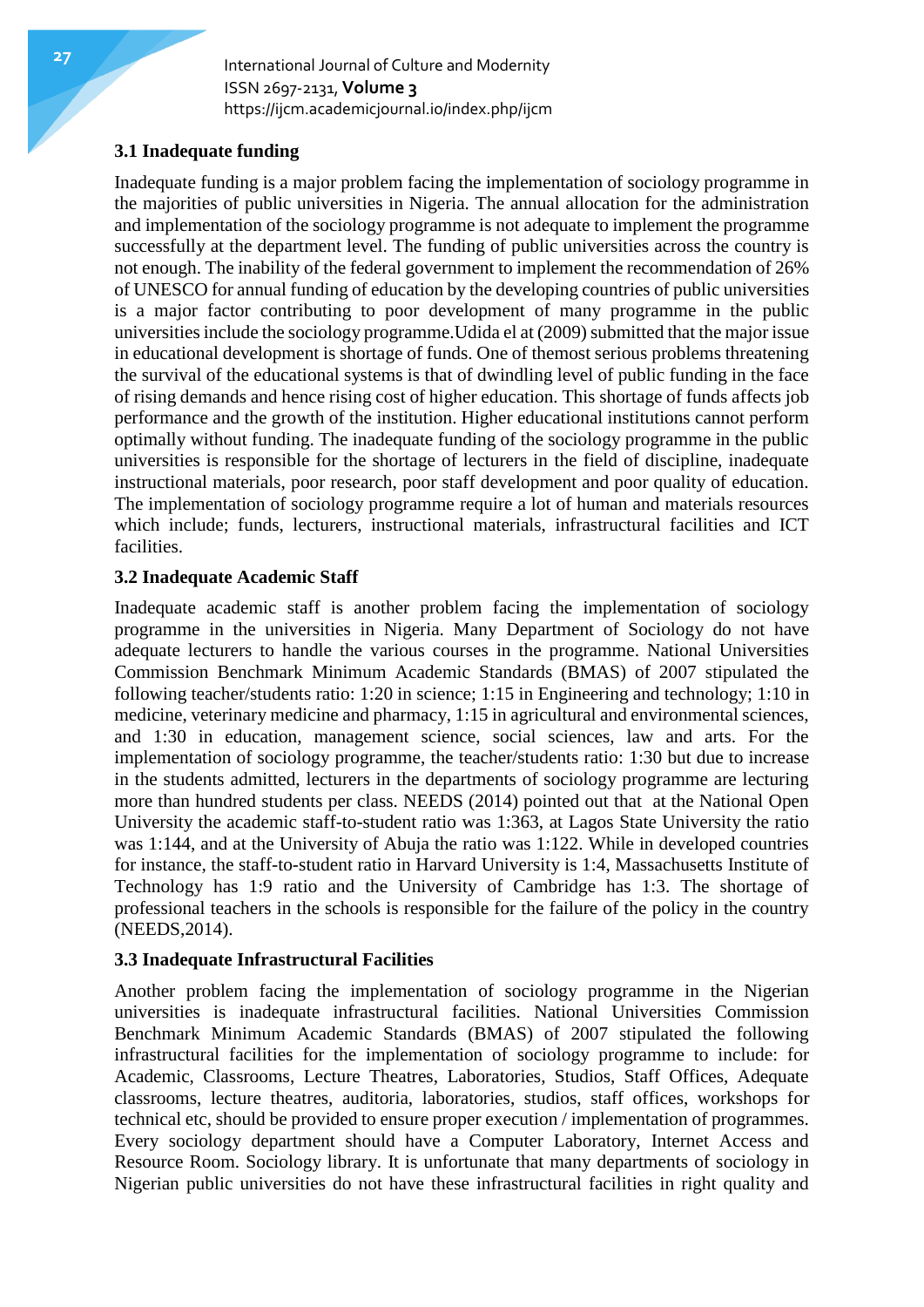quantities. Many lecturers in the Department of Sociology do not have offices. This submission is confirmed by Ogunode, Jegede&Abubakar (2021), they observed that many academic and non-academic staff in the Nigerian universities do not have offices to discharge their academic services effectively due to inadequate infrastructural facilities in many universities in the country. Many academic staff share offices and some do not even have while many non-teaching staff seat under the trees and roam about from one office to the other because they don't have office to sit. Many academic staff do not have constant light in their offices and internet services to support their online teaching programme. Obemeata (1991) submitted in his study that office spaces for academic staff and lecture rooms or halls are inadequate in our universities. Also, many sociology students do not have adequate lecture hall to receive their lectures. This submission agrees with Ebehikhalu&Dawam (2016) observed that there is no programme that has a lecture theater assigned to it. The numbers of lecture rooms, laboratories and lectures offices are still grossly inadequate to meet the needs of the school. The library is still not adequate to meet the needs of the growing population of the university community. There is a significant deficit of basic learning resources which including multimedia systems, magnetic boards, computers, printers, plotter etc. In terms of aesthetics, the institution's main access is not indicative of a university despite the sign post. The effects of inadequate infrastructural facilities on the lecturers and students performance are that the lecturers' productivity will be low while students' performance will drop.Salisu (2001) in her study of influence of school physical resources on students' academic performance concludes that, there is significant difference in the academic performance of students in institutions with adequate facilities and those with inadequate facilities. The lack of good buildings or funds to rehabilitate collapsed structures poses threat to the system performance and its sustainability hence education to some extent is falling due to low standard.

#### **3.4 Shortage of Instructional Materials**

Shortage of instructional materials is a challenge facing the implementation of sociology programme in the Nigerian universities. Many sociology department do not have the required instructional materials and aids for the implementation of the programme. National Universities Commission Benchmark Minimum Academic Standards (BMAS) of 2007 stipulated the following instructional materials: 4 PCs for the Departmental office. At least 10 Pcs for teaching students in a computer room with Internet facilities and laptops. Each academic staff should have a PC in his/her office with internet facilities. Overhead and multimedia projectors. Audio-tape recorders (at least 4). Video recorder. A video player. A Television. Senior Lecturers and above should have telephone and GSM as part of working tools. It is surprising that majorities of public universities do not have the above mentioned facilities to support the delivery of instruction in the Departments of Sociology across the country.

# **3.5 Brain-Drain**

Brain-drain is another problem facing the implementation of sociology programme in the Nigerian universities. Many sociology professors and senior lecturers are moving from Nigerian public universities to other part of the world where their services are more appreciated. Ahaotu&Ogunode (2021)observed administrators of higher institutions in Nigeria are also struggling with the issue of brain-drain in their respective institutions. Many academic staff in Nigeria higher institutions are moving out of the institutions frustrating the efforts of the administrators and managers to provide quality education. Institutional deterioration and salary erosion during the past decade have prompted substantial brain drain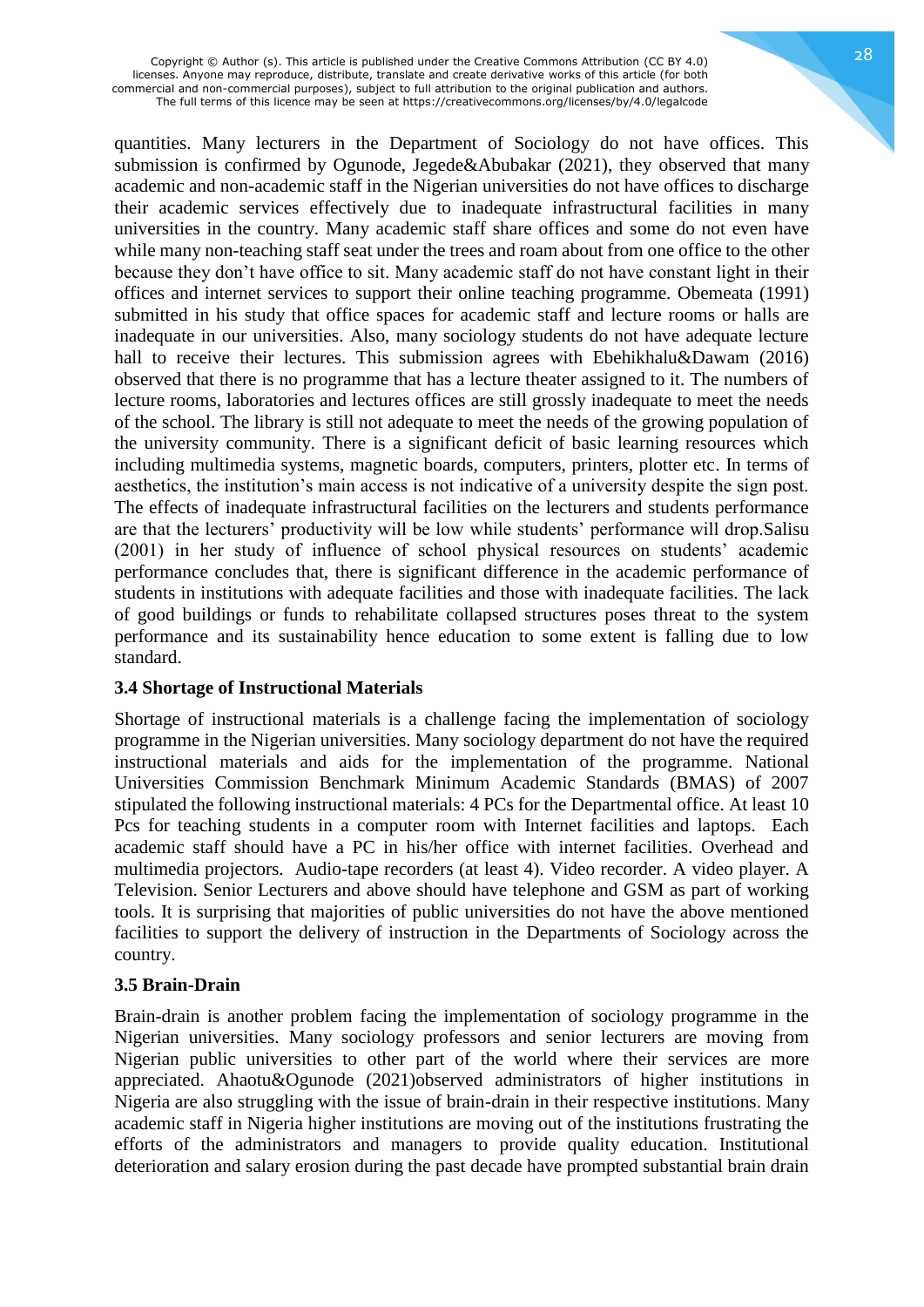of academic staff and impeded new recruitment. The causes of these brain-drains can be attributed to: low level of academic salaries during the past decade; the declining financial attractions of higher education employment in workloads Odetunde (2004) stated, "There was mass exodus of many brilliant lecturers that could not compete on political campus arenas from the university campus. Some left to join the rat race in the business world and others left Nigeria for better services". Due to brain-drain factor, a lot of sociology department do not have adequate lectures for the implementation of the programme.

## **3.6 Strike Actions**

Strike action is one of the major problem facing the implementation of sociology programme in the public universities. Sociology programme is designed for eight semester programme but the continuous strike action by different union groups in the universities is affecting the time schedule of the programme. Strike actions affect both the students and lecturers. For the lecturers, Ogunode, Jegede&Abubakar (2021) observed that strike actions by different union groups in the Nigerian universities are also frustrating the activities of academic staff of Nigerian universities. Many academic staff cannot function or discharge their responsibilities whenever there is strike actions either by the NASU or ASUU. Strike actions affects the teaching and research programme of academic staff. Strike actions caused unstable academic programme. For the studentsOkoli,Ogbondah, &Ewor, (2016) opined that it has become a known fact that students across various universities in Nigeria are constantly faced with industrial actions embarked upon by the Academic and Non-Academic Staff Unions of various institutions. The disagreement or lack of understanding between government and unions arising from non-implementation of agreement reached, often results in deadlock that usually disrupts academic calendar. As academic activities are suspended for a long period, the students reading abilities fall. Even the previous knowledge acquired is even forgotten by some students. This mostly turns some students into certificates seekers than knowledge seekers. Ogunode, Jegede&Abubakar (2021) also submitted that during the strike action, both the students, academic staff and non-academics staff are displaced from carrying out their functions. Students will not be learning and lecturers will not teach and all academic services are put to hold. The implication of strike actions on the academic staff is that they waste their academic time while on the students is prolong their academic programme.

#### **3.7 Corruption**

Corruption is a very big problem facing the implementation of sociology programme in the higher institutions. Funds released for the implementation of the programme are mismanaged and misappropriated by school administrators at the affairs of the department or institutions. Godwin (2018) submitted that today, our tertiary institutions which include Universities, Polytechnics, Monotechnics, Schools of Nursing and Health Technologies, Nigerian Defence Academy, and Colleges of Education appear not to be functioning effectively. There are cases of students being exploited by staff; recruitment and promotion of staff being based on political patronage instead of merit. There are cases of abuse of office by those in authority. Other vices include: admission racketeering, hostel profiteering, sorting, examination malpractice, sexual harassment, etc. All these social vices are signs of a big rot in our tertiary institutions and they portend danger for the entire Nigerian nation. It shows absolute lack of credibility in our tertiary institutions" service delivery (Ahaotu& Ogunode, 2021; Godwin, 2018; Okobi, 1997). According to Ahaotu&Ogunode(2021), administrators of higher institutions in Nigeria are also facing the problem of how to tackle all forms of academic corruptions in their individual institutions. There are different forms of academic corruption in the Nigerian higher institutions. According to Okobi, (1997) the following forms of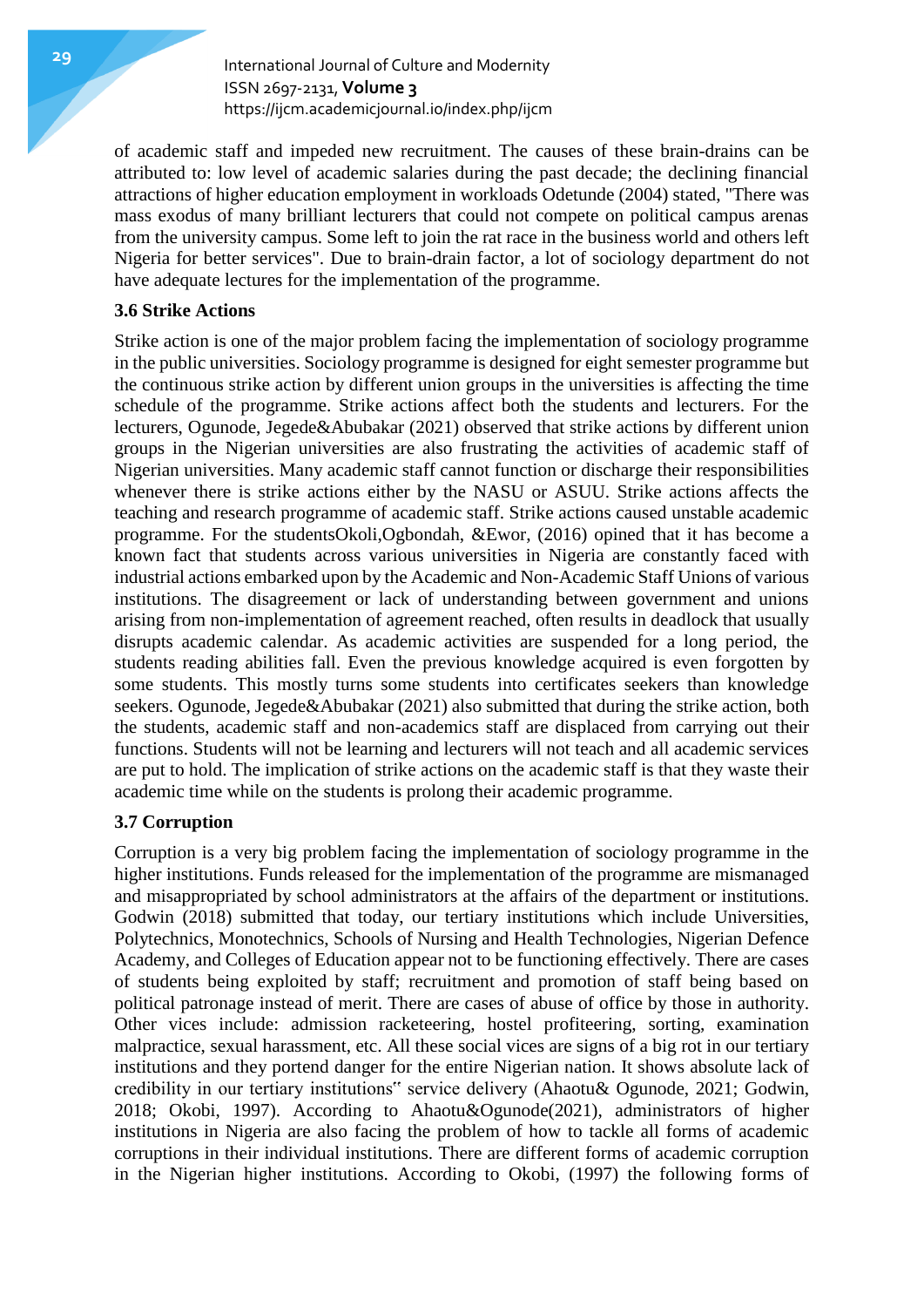Copyright © Author (s). This article is published under the Creative Commons Attribution (CC BY 4.0) licenses. Anyone may reproduce, distribute, translate and create derivative works of this article (for both commercial and non-commercial purposes), subject to full attribution to the original publication and authors. The full terms of this licence may be seen at https://creativecommons.org/licenses/by/4.0/legalcode

corruption are common in most tertiary institutions in Nigeria: examination malpractice, admission racketeering, hostel profiteering, extortion of the students, abuse of office, sorting, forgery of certificates and statements of results, sexual harassment and immorality, embezzlement of funds, godfatherism, corruption in recruitment and promotion of staff, placing government's or management's machinery at the disposal of a particular student to win election during students" politics in the campus. Oghondah (2010) submitted that in spite of the inadequacy of allocations to the public university system, any fund made available often go down the drain through the corrupt practices of those entrusted with the implementation of university programmes due to inadequate monitoring of university income and expenditure, such is the grim state of affairs, thus the future will need a paradigm shift.

# **3.8 Poor Supervision**

Poor supervision of sociology programme in the universities is not effective and this is affecting the implementation of the programme. The various policies designed for the implementation of sociology programme in the Nigerian universities is not been implemented due to poor supervision. Ojugwu(2001) maintains that supervision creates the awareness of sound education philosophies in teachers and makes them to be aware of educational policies and reforms. Thus supervisors are to play leadership roles that would stimulate and encourage both staff and students in the system to perform their duties as to achieve the institutional task or objectives.Udida,Bassey, & Udofia (2009)also observed that the effective supervision of instruction will help administrators to identify the quality of lecturers in the institution. It will also check and balance academic staff, non-academic staff and students. Through constant monitoring and evaluation of the system activities in terms of effective control by the different heads of units or departments, and constant feedback to management including thegood utilization of reports will aid in improving and sustaining the standard of the programme.

#### **4.0 Conclusion**

Based on the above analysis, the paper concludes that sociology programme in the Nigerian public universities are facing problem of implementation and the problems of implementation facing the sociology programme include: inadequate funding, inadequate academic staff,inadequate infrastructural facilities, shortage of instructional materials, brain-drain, strike actions, corruption and poor supervision

#### **5.0 Way Forward**

To solve this problems, the article recommended that the government should increase the funding of the sociology programme, employ more qualified lecturers, provide adequate infrastructural facilities, adequate instructional materials, fight all forms of corruptions, ensure effective supervision and implement all agreement with the different union groups in the public universities.

a) The federal and state government should increase the funding of public universities in Nigeria. This will aid in the provision of human and materials resources for the implementation of sociology programme.

b) The government should direct the school administrators to employ more lecturers in the sociology department. This will help to realize the teacher-students' ratio of 1:30 for the programme and quality instruction as stipulated by NUC.

c) The federal government and state governments should provide adequate infrastructural facilities to all the higher institutions in the country especially the universities. There is need